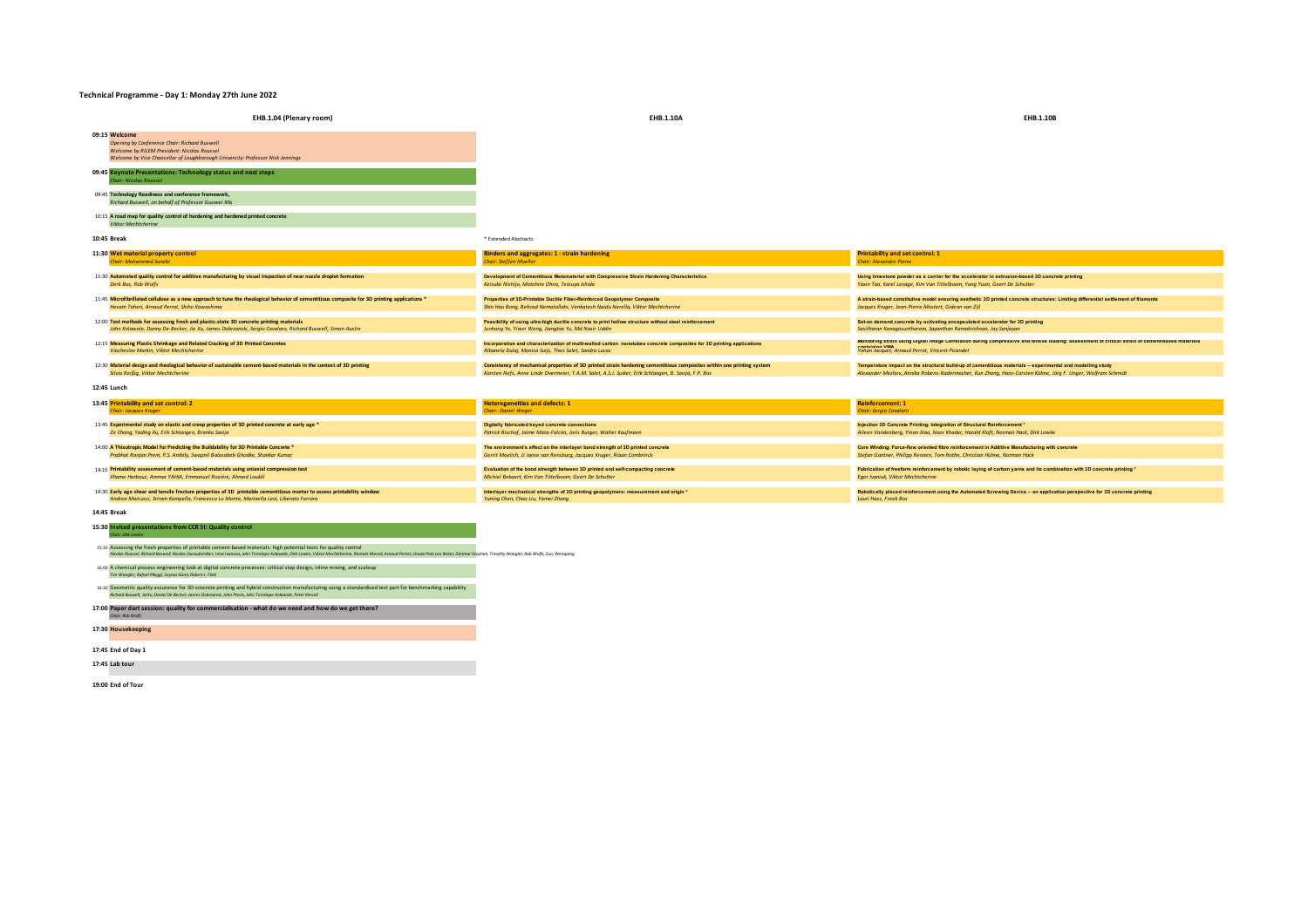#### **Technical Programme - Day 2: Tuesday 28th June 2022**

| EHB.1.04 (Plenary room)                                                                                                                                                                      | EHB.1.10A                                                                                                                                                                                      | EHB.1.10E                                                                                                                                                                  |
|----------------------------------------------------------------------------------------------------------------------------------------------------------------------------------------------|------------------------------------------------------------------------------------------------------------------------------------------------------------------------------------------------|----------------------------------------------------------------------------------------------------------------------------------------------------------------------------|
| 09:00 Welcome back and housekeeping<br><b>Richard Buswell</b>                                                                                                                                |                                                                                                                                                                                                |                                                                                                                                                                            |
| 09:15 Keynote Presentations: Lessons learnt from the field<br>Chair: Viktor Mechtcherine                                                                                                     |                                                                                                                                                                                                |                                                                                                                                                                            |
| 09:15 The Realities of Additively Manufactured Concrete Structures in Practice<br>Freek Bos                                                                                                  |                                                                                                                                                                                                |                                                                                                                                                                            |
| 09:45 ? Title. ?<br><b>Eric Kreiger</b>                                                                                                                                                      |                                                                                                                                                                                                |                                                                                                                                                                            |
| 10:15 Sponsors address                                                                                                                                                                       |                                                                                                                                                                                                |                                                                                                                                                                            |
| 10:15 Synthomer<br>Charles Bobichon                                                                                                                                                          |                                                                                                                                                                                                |                                                                                                                                                                            |
| 10:20 Sika                                                                                                                                                                                   |                                                                                                                                                                                                |                                                                                                                                                                            |
| 10:30 Break                                                                                                                                                                                  |                                                                                                                                                                                                |                                                                                                                                                                            |
| 11:00 Poster session: lightning presentations by poster convenors<br>Chair: Wilson Leal da Silva                                                                                             |                                                                                                                                                                                                |                                                                                                                                                                            |
| Design, defects and durability<br>Liberato Ferrara                                                                                                                                           |                                                                                                                                                                                                |                                                                                                                                                                            |
| Digital design and control<br>Normal Hack                                                                                                                                                    |                                                                                                                                                                                                |                                                                                                                                                                            |
| Wet material property control<br>Alleen Vandenburg                                                                                                                                           |                                                                                                                                                                                                |                                                                                                                                                                            |
| <b>Binders and aggregates</b><br>Behzad Nematollahi                                                                                                                                          |                                                                                                                                                                                                |                                                                                                                                                                            |
| <b>Case studies and applications</b><br>Jean-Francios Caron                                                                                                                                  |                                                                                                                                                                                                |                                                                                                                                                                            |
| Printability and set control<br>Joilen Van Der Putten                                                                                                                                        |                                                                                                                                                                                                |                                                                                                                                                                            |
| Reinforcement<br>Consantinao Menna                                                                                                                                                           |                                                                                                                                                                                                |                                                                                                                                                                            |
| <b>Alternative Processes</b><br>Romain Mesnil                                                                                                                                                |                                                                                                                                                                                                |                                                                                                                                                                            |
| 11:30 Poster session: parallel session in poster hall<br>See poster session programe                                                                                                         |                                                                                                                                                                                                |                                                                                                                                                                            |
| Lunch with event                                                                                                                                                                             | * Extended Abstracts                                                                                                                                                                           |                                                                                                                                                                            |
| 12:45 Structrual design and optimisation<br>Chair: Muhammad Nura Isa                                                                                                                         | <b>Material Jetting</b><br>Chair: Xiangming Zhou                                                                                                                                               | <b>Reinforcement: 2</b><br>Chair: Lauri Hass                                                                                                                               |
| 12:45 Injection 3D Concrete Printing (I3DCP) Combined with Vector-based 3D Graphic Statics<br>Yinan Xiao, Noor Khader, Alleen Vandenberg, Dirk Lowke, Harald Kloft, Norman Hack              | Influence of material and process parameters on hardened state properties of Shotcrete 3D-printed elements<br>David Böhler, Inka Mai, Niklas Freund, Lukas Lachmayer, Annika Roatz, Dirk Lowke | Integrating reinforcement with 3D Concrete Printing: Experiments and numerical model<br>Jon Spangenberg, Wilson Ricardo Leal da Silva, Md Tusher Mallah, Raphael Comminal, |
| 13:00 The production of a topology-optimized 3D-printed concrete bridge<br>Ticho Ooms, Gieljan Vantyghem, Yaxin Tao, Michiel Bekaert, Geert De Schutter, Kim Van Tittelboom, Wouter De Corte | Shotcrete 3DCP projection angle optimization: experimental approaches and theoretical modelling<br>Benjamin Galé, Thierry Ursenbacher, Agnès Petit, Vincent Bourquin, Aurelie FAVIER           | Preinstalled reinforcement for 3D concrete printing<br>Lukas Gebhard, Patrick Bischof, Ana Anton, Jaime Mata-Falcón, Benjamin Dillenburger,                                |
|                                                                                                                                                                                              |                                                                                                                                                                                                |                                                                                                                                                                            |

| 2:45 Structrual design and optimisation                                                                           | <b>Material Jetting</b>                                                                                    | <b>Reinforcement:</b>                                                                                                                                                          |
|-------------------------------------------------------------------------------------------------------------------|------------------------------------------------------------------------------------------------------------|--------------------------------------------------------------------------------------------------------------------------------------------------------------------------------|
| Chair: Muhammad Nura Isa                                                                                          | Chair: Xiangming Zhou                                                                                      | Chair: Lauri Hass                                                                                                                                                              |
|                                                                                                                   |                                                                                                            |                                                                                                                                                                                |
| 12:45 Injection 3D Concrete Printing (I3DCP) Combined with Vector-based 3D Graphic Statics                        | Influence of material and process parameters on hardened state properties of Shotcrete 3D-printed elements | Integrating reinforcement with 3D Concrete Printing: Experiments and numerical modelling                                                                                       |
| Yinan Xiao, Noor Khader, Alleen Vandenberg, Dirk Lowke, Harald Kloft, Norman Hack                                 | David Böhler, Inka Mai, Niklas Freund, Lukas Lachmayer, Annika Roatz, Dirk Lawke                           | Jon Spangenberg, Wilson Ricardo Leal da Silva, Md Tusher Mollah, Raphael Comminal, Thomas Juul Andersen, Henrik Stang                                                          |
|                                                                                                                   |                                                                                                            |                                                                                                                                                                                |
| 13:00 The production of a topology-optimized 3D-printed concrete bridge                                           | Shotcrete 3DCP projection angle optimization: experimental approaches and theoretical modelling            | Preinstalled reinforcement for 3D concrete printing                                                                                                                            |
| Ticho Ooms, Gielian Vantyahem, Yaxin Tao, Michiel Bekaert, Geert De Schutter, Kim Van Tittelboom, Wouter De Corte | Benjamin Galé, Thierry Ursenbacher, Aanès Petit, Vincent Bourguin, Aurelie FAVIER                          | Lukas Gebhard, Patrick Bischof, Ana Anton, Jaime Mata-Falcón, Benjamin Dillenburger, Walter Kaufmann                                                                           |
|                                                                                                                   |                                                                                                            |                                                                                                                                                                                |
| 13:15 Mesh Mould Prefabrication                                                                                   | A 3D Printing Platform for Reinforced Printed-Sprayed Concrete Components                                  | Fundamental study on automated interlayer reinforcing system with metal fiber insertion for 3D concrete printing                                                               |
| Ammar Mirjan, Jalme Mata Falcón, Carsten Rieger, Janin Herkrath, Walter Kaufmann, Fabio Gramazio, Matthias Kahler | Lex Reiter, Ang Anton, Timothy Wangler, Benjamin Dillenburger, Robert Flatt                                | Tomova Asakawa, Tomova Nishiwaki, Kazunari Ohno, Shigeru Yakoyama, Yoshito Okada, Shotaro Kalima, Youlchi Satake, Yoshihiro Miyata, Yuki Miyazawa, Youhei Ito, Hideyuki Kalito |
|                                                                                                                   |                                                                                                            |                                                                                                                                                                                |
| 13:30 3DCP structures: the roadmap to standardization                                                             | ARCS: Automated Robotic Concrete Spraving for the fabrication of variable thickness doubly curved shells   | Flow-Based Pultrusion of Anisotropic Concrete : Mechanical properties at hardened state                                                                                        |
| Mariin Bruurs, Maartie Hoogeveen, Jolien Van Der Putten                                                           | Mishael Nuh, Robin Oval, John Orr                                                                          | Léo Demont, Malo Charrier, Pierre Margerit, Nicolas Ducoulombier, Romain Mesnil, Jean-françois Caron                                                                           |
|                                                                                                                   |                                                                                                            |                                                                                                                                                                                |

**13:45 Break**

| 14:15 Particle-bed binding                                                                                  | Digital design, workflow and control: 1                                                                                                   | <b>Binders and aggregates: 2 - aggregates</b>                                                        |
|-------------------------------------------------------------------------------------------------------------|-------------------------------------------------------------------------------------------------------------------------------------------|------------------------------------------------------------------------------------------------------|
| Chair: Niklas Freund                                                                                        | Chair: Jie Xu                                                                                                                             | Chair: Yaxin Tao                                                                                     |
| 14:15 Evaluating the Effect of Methyl Cellulose on Hardened State Properties in Selective Cement Activation | Filament geometry control in 3D concrete printing: printing regimes and practical design quidelines *                                     | Fresh and hardened properties of 3D printable foam concrete containing porous appregates             |
| Inka Mai, Friedrich Herdina, Dirk Lowke                                                                     | Rob Wolfs, Nicolas Roussel                                                                                                                | Kirubaliny Pasupathy, Sayanthan Ramakrishnan, Jay Sanlayan                                           |
| 14:30 Effect of Curing in Selective Cement Activation                                                       | Uncertainty quantification of concrete properties at fresh state and stability analysis of the 3D printing process by stochastic approach | Sustainable 3D Concrete Printing with Large-aggregates                                               |
| Friedrich Herding, Inka Mai, Dirk Lowke                                                                     | Zeinab Diab, Duc Phi Do. Sébastien Rémond, Dashnor Hoxha                                                                                  | Wilson Ricardo Leal da Silva, Martin Kaasaaard, Thomas Juul Andersen                                 |
| 14:45 Particle Bed Technique For Hempcrete                                                                  | Influence of Infill Pattern on Reactive MoO Printed Structures                                                                            | Design and Fabrication of Spatially Graded Concrete Elements with Ice Appregate Method               |
| Valentine Danché, Alexandre Pierre, Khadim Ndiaye, Tien-Tuna Nao                                            | AlaEddin Douba, Palash Badiatya, Shiho Kawashima                                                                                          | Vasily Sitnikov, Eleni Kitani, Artemis Maneka, Ena Lloret-Fritschi, Juney Lee, Benjamin Dillenburger |
| 15:00 Selective Paste Intrusion: Stability of cement paste mixtures towards changing ambient temperature    | Simulation of 3D Concrete Printing using the Discrete Element Method                                                                      | Mix design for a 3D-printable concrete with coarse aggregates and consideration of standardisation   |
| Alexander Straßer, Carla Matthäus, Daniel Weger, Thomas Kränkel, Christoph Gehlen                           | Knut Krenzer, Ulrich Palzer, Steffen Müller, Viktor Mechtcherine                                                                          | Markus Taubert, Viktor Mechtcherine                                                                  |

**15:15 Break**

| <b>16:00 Sponsors address</b>                                                                                                                                                                                                               |
|---------------------------------------------------------------------------------------------------------------------------------------------------------------------------------------------------------------------------------------------|
| 16:00 Filiem<br>Ahmed Khalifa                                                                                                                                                                                                               |
| 16:05 COBOD/Nextcon<br>Henrik Lund-Nielsen / Wilson Leal da Silva                                                                                                                                                                           |
| 16:15 Invited presentations from CCR SI: Particle-bed printing<br>Chair Amount Denne                                                                                                                                                        |
| 16:15 Material-process interactions in particle bed 3D printing and the underlying physics<br>Dirk Lowke, Inko Mai, Emmanuel Keito, Amoud Perrot, Doniel Weger, Christoph Gehlen, Friedrich Herding, Wenglang Zuo, Nicolas Roussel          |
| 16.45 A structural fibre-reinforced cement-based composite oriented to particle bed 3D- printing systems. Case study: Parque de Castilla (Alcobendas, Madrid) Footbridge,<br>Albert de Fuente, Ang Blanco, Eduardo Galeate, Sergio Coyolaro |
| 17:15 Paper dart session: designing for digital fabrication, what will the next generation of design tools look like?<br>Chair Many Spothasom                                                                                               |
| 17:45 Housekeeping                                                                                                                                                                                                                          |
|                                                                                                                                                                                                                                             |

**18:00 End of Day 2**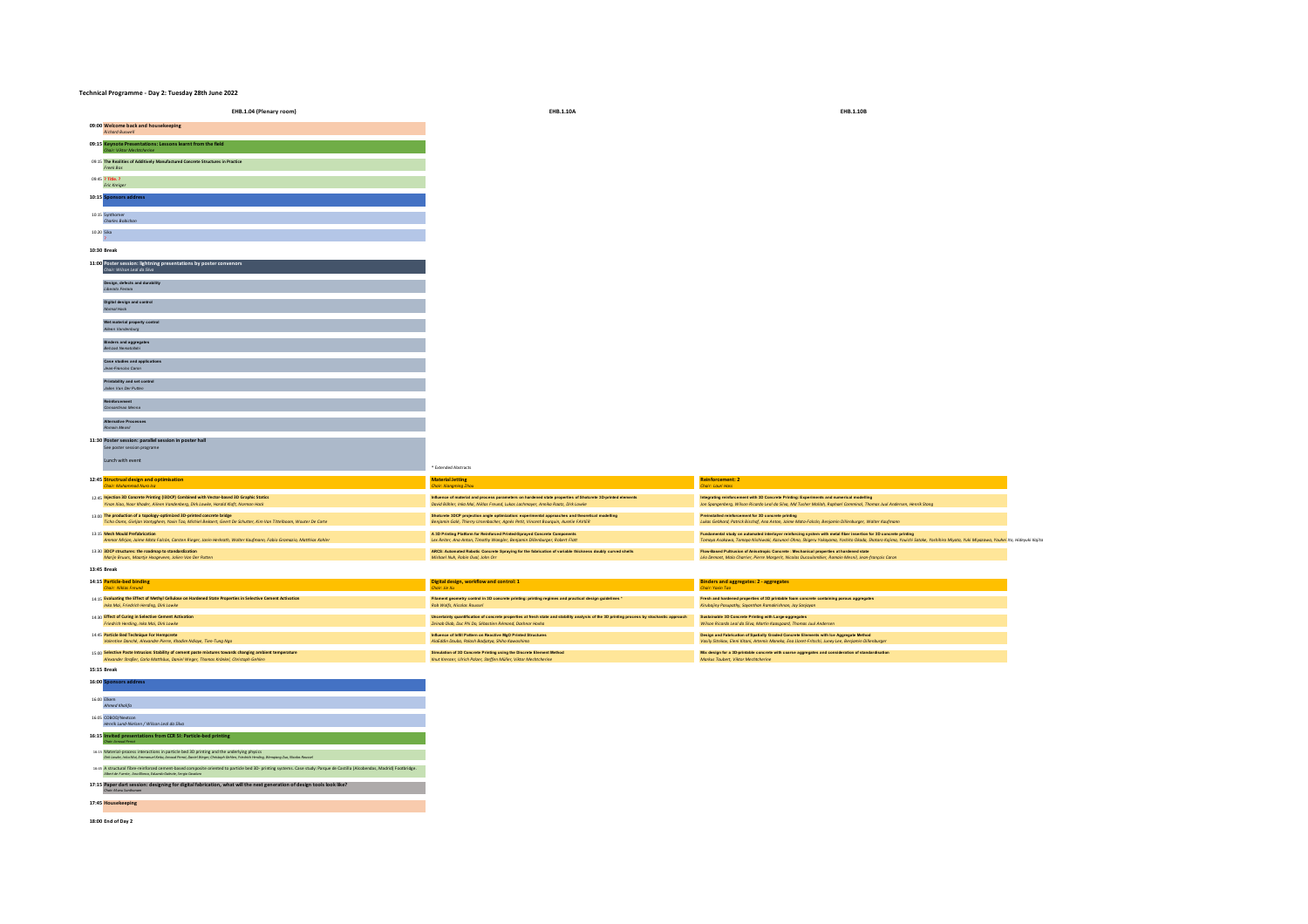#### **Technical Programme - Day 2: Tuesday 28th June 2022: Parallel Poster Sessions**

| Poster hall                                                                                                                                                 | <b>Poster hall</b>                                                                                                                                                                    | <b>Poster hall</b>                                                                                                                                                     |
|-------------------------------------------------------------------------------------------------------------------------------------------------------------|---------------------------------------------------------------------------------------------------------------------------------------------------------------------------------------|------------------------------------------------------------------------------------------------------------------------------------------------------------------------|
| 11:30 Design, defects and durability                                                                                                                        | Digital design and control                                                                                                                                                            | Wet material property control                                                                                                                                          |
| Poster convenor: Liberato Ferrara                                                                                                                           | Poster convenor: Normal Hack                                                                                                                                                          | ter convenor: Alleen Vandenburg                                                                                                                                        |
| Mechanical behavior of 3D printed hourglass shape of cementitious mortar into carrier liquid                                                                | A digital workflow for the design and manufacturing of 3D printed concrete bridges in a circular economy                                                                              | Investigation of different rheological testing methods to evaluate the fresh properties of printable mortars                                                           |
| Abdeslam BENAMARA, Abdelhak KACI, Alexandre PIERRE, Yannick MELINGE                                                                                         | Matthew Ferauson, Rona Yu, Rob Wolfs, Theo Salet                                                                                                                                      | Hamid Bayat, Alireza Kashani                                                                                                                                           |
| The Effects of 3D Printing on Durability of Concrete                                                                                                        | Robotic On-Site Adaptive Thin Layer Printing: Challenges and Workflow for Design and Fabrication of Bespoke Cementitious Plasterwork at Full Architectural Scale                      | Effect of nanoclay on extrudability, printability and mechanical performance of extrusion-based 3D printing mortar (3DPM)                                              |
| Ella Sourina, Maris Sinka, Laura Vitola, Krists Ziemelis, Aleksandrs Koriakins, Andris Vanaas, Diāna Baiāre                                                 | Selen Ercan Jenny, Daniela Mitterberger, Ena Lloret-Fritschi, Lauren Vasey, Eliott Sounigo, Ping-Hsun Tsai, Petrus Aejmelaeus-Lindström, David Jenny, Fabio Gramazio, Matthias Kohler | Sandipan Kaushik, Mohammed Sonebi, Giuseppina Amato, Arnaud Perrot, Utpal Kumar Das                                                                                    |
| Drying-induced damages in fresh cement-based materials during extrusion-based additive manufacturing                                                        | Efficient voxel-based simulation of an extrusion-based 3D concrete printing process considering process and material uncertainties                                                    | Towards an in-line measurement system to predict and control the quality of 3D printed concrete                                                                        |
| Wengigng Zuo, Emmanuel Keita, Patrick Aimedieu, Michel Bornert, Nicolas Roussel                                                                             | Albrecht Schmidt, Luise Göbel, Tom Lahmer, Carsten Könke                                                                                                                              | Jelle Versteege, Rob Wolfs, Theo Salet                                                                                                                                 |
| Application of X-ray micro-computed tomography for evaluations of 3D printed concrete                                                                       | Compensation method based on variable flow for intersecting toolpaths                                                                                                                 | Effect of polypropylene fiber content on the shape retention and strength of 3D printed concrete                                                                       |
| Pawel Sikora, Sana-Yeop Chuna, Karol Federowicz, Mateusz Techman                                                                                            | José Hernández Vargas, Helena Westerlind, Johan Silfwerbrand                                                                                                                          | Beatriz Silva, Rodrigo Santos, Ana Mayara S. Negreiros, Marcos Anjos, Leonardo Dias, Marcella Barbosa, Ulisses Bezerra                                                 |
| Evaluation of the interfacial bond strength between layers in extrusion-based 3D concrete printing                                                          | Quality control of printed concrete using computer vision                                                                                                                             | Concrete admixtures: the key element to widespread the use of locally produced concrete in 3DCP                                                                        |
| Behzad Zahabizadeh, João Pereira, Claúdia Goncalves, Vitor Cunha                                                                                            | Abdelhak KACI, Samir HAMACI, Ikram DARCHERIF, Rachid CHELOUAH                                                                                                                         | Ramzi Farra, Kai-Steffen Weldert, Wilson Ricardo Leal da Silva, Andreas Eisenreich                                                                                     |
| Factors influencing the void generation and distribution in 3D concrete printing                                                                            | Inline Measurement System for Automated Quality Assurance of 3D Printed Concrete Structures                                                                                           | Evaluation of printability using cone plunger test to determine suitable material for 3D concrete printing                                                             |
| John Kolawole, Sultan Mahmood, Dirk Engelberg, Sergio Cavalaro, Richard Buswell, Simon Austin                                                               | Dmitrii Sokolov, Viktor Mechtcherine                                                                                                                                                  | Yoshihiro Miyata, Tomova Asakawa, Tomova Nishiwaki, Yuki Miyazawa, Youhei Ito, Hidevuki Kajita                                                                         |
| Efficient structural modelling of 3d-printed structures through periodic homogenization<br>Romain Mesnil, Valentin Poussard, jean-françois caron, Karam Sab |                                                                                                                                                                                       | In-line assessment of printable concrete dynamic yield stress by "Slugs-test" series<br>Léo Demont, Pierre Margerit, Malo Charrier, Romain Mesnil, jean-françois caron |
| Towards the Application of Mesostructures in 3D Concrete Printing<br>Helena Westerlind, José Hernández Vargas, Johan Silfwerbrand                           |                                                                                                                                                                                       | Mix design insights for printable mortars based on struc-tural build-up rate requirements<br>Luiza Miranda, Karel Lesage, Geert De Schutter                            |
| Assessing the shear capacity of 3dcp box girders using destructive testing<br>Mariin Bruurs, Maartie Hoogeveen, Jolien Van Der Putten                       |                                                                                                                                                                                       | Effects of fiber length on fiber stability of SHCC and 3D printing process<br>Nuoyan Xu, Ye Qian                                                                       |
| We allow an account of a NR participant company of a control frame the collection of a control of the collection                                            |                                                                                                                                                                                       |                                                                                                                                                                        |

**Cyclic response of a 3D printed concrete shear wall made with concrete extrusion** *Lucia Licciardello, Adriano Reggia, Maurizio Marchi, Giovanni Metelli, GIOVANNI PLIZZARI*

**12:45 Start of oral parallel sessions**

| 11:30 Alternative Processes                                                                                                     | <b>Printability and set control</b>                                                                                                             | <b>Reinforcement</b>                                                                                                                 |
|---------------------------------------------------------------------------------------------------------------------------------|-------------------------------------------------------------------------------------------------------------------------------------------------|--------------------------------------------------------------------------------------------------------------------------------------|
| Poster convenor: Romain Mesnil                                                                                                  | Poster convenor: Joilen Van Der Putten                                                                                                          | oster convenor: Consantinao Menna                                                                                                    |
|                                                                                                                                 |                                                                                                                                                 |                                                                                                                                      |
| Assessment of scale up criteria of Digital Casting Systems and inline mixing process                                            | Rheology and extrudability of 3D printing cement-based systems with nanoclays and viscosity modifiers                                           | Bond Behavior of Additive Manufactured Reinforcement Bars with Different Types of Surface Profiles                                   |
| Seyma Gürel, Timothy Wangler, Eng Lloret-Fritschi, Robert Flatt                                                                 | Hugo Varela, Gonzalo Barluenga, Yohan Jacquet, Arnaud Perrot                                                                                    | Niklas Freund, Johanna Müller, Jonas Hensel, Dirk Lowke                                                                              |
|                                                                                                                                 |                                                                                                                                                 |                                                                                                                                      |
| Advantages of Two-Stage-Concrete in Scale-up of Digital Casting Systems                                                         | Influence of sand/cement and water/cement ratio on the fresh state behavior of 3DCP mixture                                                     | Evaluation of Flexural Performance of Cementitious Composites Reinforced with Additively Manufactured Architected Polymeric Elements |
| Seyma Gürel, Timothy Wangler, Eng Lloret-Fritschi, Robert Flatt                                                                 | Marcos Anios, Leonardo Dias, Marcella Barbosa, Ulisses Bezerra                                                                                  | Parsa Namakiaraghi, Robert Spragg, Yaghoob Farnam                                                                                    |
|                                                                                                                                 |                                                                                                                                                 |                                                                                                                                      |
| 3D printed shell formwork for shape optimized concrete slabs                                                                    | Outcome of shotcrete accelerators on the evolution of physicochemical properties of self-compacting mortar used for 3DCP (3D Concrete Printing) | Additive manufacturing of structurally reinforced concrete elements through spraving                                                 |
| Alexander Curth, Ashley Hartwell, Tim Brodesser, Caitlin Mueller                                                                | Atta Ur Rehman, YOUNGWOOK SHIM, Birru Bizu Melesse, Juna-Hoon Kim                                                                               | artlomiej Sawicki, Agnès Petit                                                                                                       |
|                                                                                                                                 |                                                                                                                                                 |                                                                                                                                      |
| Design, fabrication, and testing of an optimised reinforced concrete floor slab fabricated with robotically 3D printed formwork | Thixotropic behavior of 3D printable cement-based materials                                                                                     | Shape retention and strength of sisal fiber reinforced 3D printed concrete                                                           |
| Joris Burger, Tobias Huber, Jaime Mata-Falcón, Eng Lloret-Fritschi, Walter Kaufmann, Fabio Gramazio, Matthias Kohler            | Ilhame Harbouz, Ammar YAHIA, Emmanuel Rozière, Ahmed Loukili                                                                                    | Vinicius Maia, Arthur Lima, Gabrielly Nunes, Marcos Anjos, Leonardo Dias, Marcella Barbosa, Maxwel P. O. Santos                      |
|                                                                                                                                 |                                                                                                                                                 |                                                                                                                                      |
| <b>Power Floating Plastic-state Concrete for Additive Manufacturing Applications</b>                                            | Development of a Universal 3D Printable Concrete Solution                                                                                       | Assessing the positional accuracy of robot grippers in pick and place operations for steel rebars during 3DCP process                |
| Siduo Lei, Richard Buswell, Peter Kinnell, Sarab Dhanial, John Kolawole, James Dobrzanski, Jie Xu                               | Davide Zampini, Alexandre Guerini, Jeremy Esser, Jakob Jorgensen, Zaid Marmash, Alma Bangsgaard, Henrik Lund-Nielsen                            | Xingzi Liu, James Dobrzanski, Danny De Becker, Jie Xu, John Kolawole, Richard Buswell, Sergio Cavalaro                               |
|                                                                                                                                 |                                                                                                                                                 |                                                                                                                                      |
| Methods of manufacturing large size wax blocks: an important puzzle piece for the industrial Non-Waste-Wax-Formwork technology  |                                                                                                                                                 |                                                                                                                                      |
| Sven Jonischkies, Jeldrik Mainka, Harald Kloft, Norman Hack                                                                     |                                                                                                                                                 |                                                                                                                                      |

**12:45 Start of oral parallel sessions**

| 11:30 Binders and aggregates                                                                                                                | <b>Case studies and applications</b>                                                                                |
|---------------------------------------------------------------------------------------------------------------------------------------------|---------------------------------------------------------------------------------------------------------------------|
| Poster convenor: Behzad Nematollahi                                                                                                         | oster convenor: Jean-Francios Caron                                                                                 |
|                                                                                                                                             |                                                                                                                     |
| Comparative study of different recycled fine aggregates for 3D printing mortars                                                             | Usability of recycled gypsum powders for the formation of 3D-printed acoustic panels                                |
| Raghed AL THIB, Mohamed Elkarim Bougrroudi, Najma Belayachi, Nicolas Courtois, Sébastien Rémond, David BULTEEL                              | Lidija Korat, Luka Škrlep, Lucija Hanžič, Mihael Ramšak                                                             |
|                                                                                                                                             |                                                                                                                     |
| Hempcrete - CO2 neutral wall solutions for 3D printing                                                                                      | Challenges during assembly of off-site 3D printed modules for construction of single storey building                |
| Maris Sinka, Ella Spurina, Aleksandrs Korjakins, Diāna Bajāre                                                                               | Hitesh Meena, Shantanu Bhattacherjee, Manu Santhanam                                                                |
|                                                                                                                                             |                                                                                                                     |
| Effect of aggregates volume fraction on the tensile behaviour of fresh cement-based materials                                               | Fabrication aware Modularization of Freeform Concrete Elements for Additive Formwork: An Agent-based Approach       |
| Yohan Jacquet, Vincent Picandet, Arnaud Perrot                                                                                              | David Stieler, Tobias Schwinn, Achim Menges                                                                         |
|                                                                                                                                             |                                                                                                                     |
| Development of a lightweight 3D printed mixture with recycled glass aggregates                                                              | Lightweight reinforced concrete slab                                                                                |
| Karla Cuevas, Falk Martin, Sang-Yeop Chung, Sven Pfeiffer, Pawel Sikora, Dietmar Stephan                                                    | Georg Hansemann, Christoph Holzinger, Robert Schmid, Joshua P. Tapley, Stefan Peters, Andreas Trummer               |
|                                                                                                                                             |                                                                                                                     |
| 3D-printing development of low carbon building materials                                                                                    | RCAM's Vision of 3D Concrete Printed Renewables: Progress in the Development of Renewable Energy Support Structures |
| Manon Arrêteau, Aurélie Fabien, Mohammed Sonebi, Daniel Chateianer, Nassim Sebaibi                                                          | Jason Cotrell, Gabriel Falzone, Mason Bell                                                                          |
| Paste content Requirement for Printing with fly ash-slag Geopolymers                                                                        |                                                                                                                     |
|                                                                                                                                             |                                                                                                                     |
| Sai Kala Kondepudi, Kolluru Subramaniam, Behzad Nematollahi, Jay Sanjayan                                                                   |                                                                                                                     |
| Formulation of geopolymer based concrete for sustainable 3D printing                                                                        |                                                                                                                     |
| Corentin Le Gall, Willy Jin, Charlotte Roux, Myriam Duc, Julien Archez, Claudiane Quellet-Plamondon, Adélaide Feraille, iean-françois caron |                                                                                                                     |
|                                                                                                                                             |                                                                                                                     |

- -

**12:45 Start of oral parallel sessions**

**Rheology of alkali-activated materials made of fly ash, slag and recycled mineral wool for 3D printing** *Irving Alfredo Flores Beltran, Joshua A. Dijksman, Branko Savija, Guang Ye* **Gelatin as biologically-based binder in temperature-sensitive printing mortar for advanced free form constructions** *Julian Christ, Lisbeth M. Ottosen, Holger Koss*

**Influence of Printing Parameters on 3D Printing Engineered Cementitious Composites (3DP-ECC)** *Wen Zhou, Yamei Zhang, Lei Ma, Victor Li*

**Direct tensile behavior of 3D printed Ultra-High Performance Strain Hardening Cementitious Composites (UHP-SHCC) with 2vol% polyethylene (PE) fibers** *Yan Sun, Ye Qian*